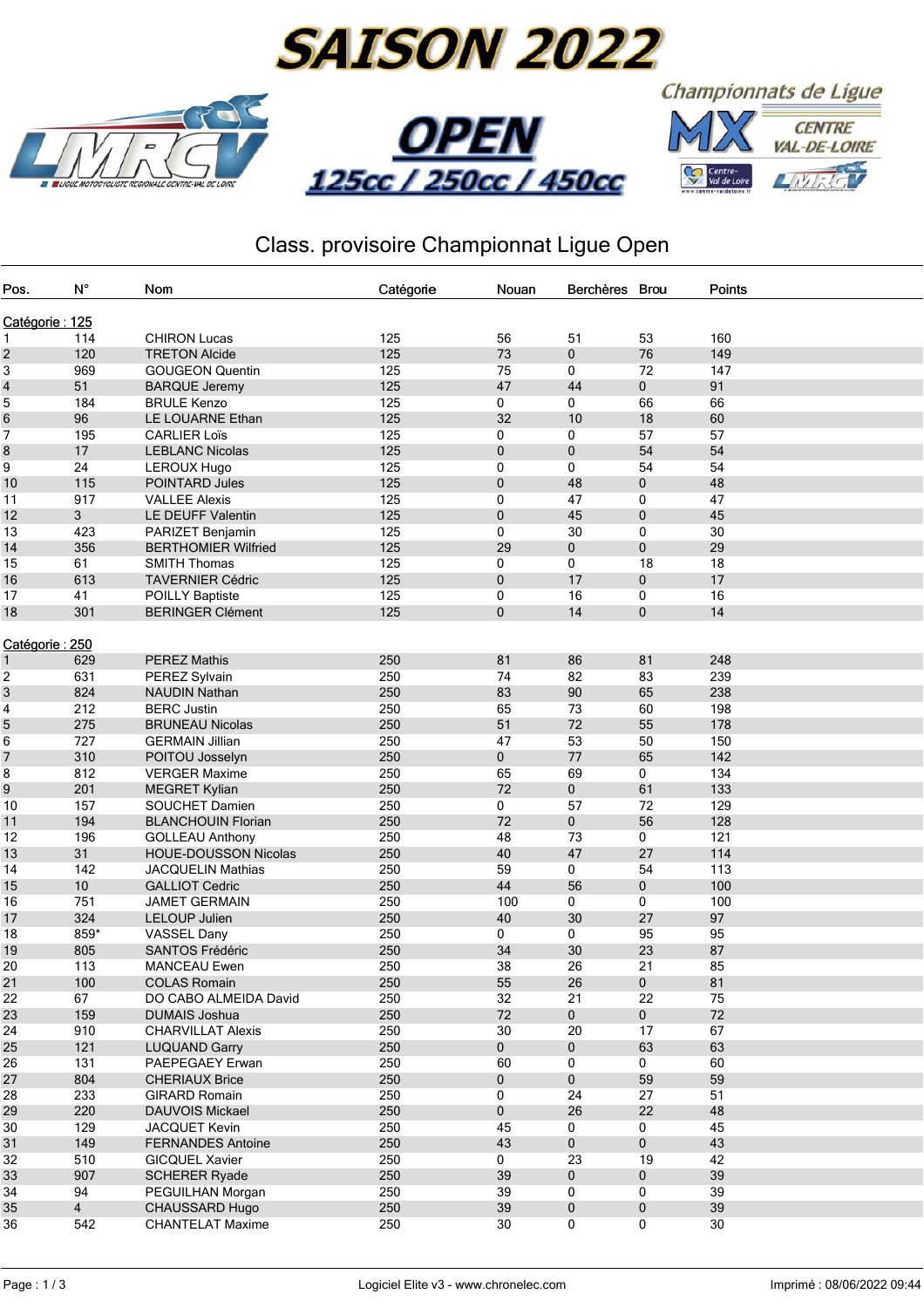

## Class. provisoire Championnat Ligue Open

| Pos.                   | $\mathsf{N}^\circ$ | Nom                       | Catégorie | Nouan       | Berchères Brou |             | Points |  |
|------------------------|--------------------|---------------------------|-----------|-------------|----------------|-------------|--------|--|
| Catégorie: 250 (Suite) |                    |                           |           |             |                |             |        |  |
|                        | 312                |                           |           |             |                |             |        |  |
| 37                     |                    | <b>IDI DRISSA Junior</b>  | 250       | $\mathbf 0$ | 0<br>28        | 28          | 28     |  |
| 38                     | 50                 | <b>HIERONYMUS Damien</b>  | 250       | 0           |                | 0           | 28     |  |
| 39                     | 428                | <b>BACHELIER Romain</b>   | 250       | 27          | 0              | 0           | 27     |  |
| 40                     | 828                | <b>CHEMIN Adrien</b>      | 250       | 0           | $\pmb{0}$      | 26          | 26     |  |
| 41                     | 56                 | <b>LOUIS Clement</b>      | 250       | 0           | 25             | 0           | 25     |  |
| 42                     | 33                 | <b>BEDU Charly</b>        | 250       | 0           | 0              | 24          | 24     |  |
| 43                     | 215                | <b>LALOU Karl</b>         | 250       | 0           | 0              | 24          | 24     |  |
| 44                     | 243                | PERSIA Mathéo             | 250       | 0           | $\,6\,$        | 18          | 24     |  |
| 45                     | 187                | MISCHLER Hélène           | 250       | 0           | 22             | 0           | 22     |  |
| 46                     | 193                | <b>BROSSARD Thomas</b>    | 250       | 21          | $\pmb{0}$      | 0           | 21     |  |
| 47                     | 11                 | <b>VALLOT Damien</b>      | 250       | 0           | 20             | 0           | 20     |  |
| 48                     | 442                | <b>BEOIR Stéphane</b>     | 250       | 0           | 20             | $\pmb{0}$   | 20     |  |
| 49                     | 117                | <b>FLANDIN Alexandre</b>  | 250       | 0           | 18             | 0           | 18     |  |
| 50                     | 69                 | <b>GODON Thomas</b>       | 250       | 0           | 15             | $\pmb{0}$   | 15     |  |
| 51                     | 318                | <b>TURQUET Kylian</b>     | 250       | 0           | 0              | 14          | 14     |  |
| 52                     | $301*$             | <b>BERINGER Clément</b>   | 250       | 0           | $\pmb{0}$      | 14          | 14     |  |
| 53                     | 89                 | <b>HOUDEBINE Thibault</b> | 250       | 0           | 0              | 14          | 14     |  |
| 54                     | 258                | <b>GAUDEMER Théo</b>      | 250       | 0           | $\pmb{0}$      | 14          | 14     |  |
| 55                     | 473                | <b>MAFFRAND Carla</b>     | 250       | 0           | 14             | 0           | 14     |  |
| 56                     | 245                | <b>BRIERRE Maxime</b>     | 250       | 0           | 12             | 0           | 12     |  |
| 57                     | 413                | <b>MONCELET Arnaud</b>    | 250       | 0           | 0              | 0           | 0      |  |
|                        |                    |                           |           |             |                |             |        |  |
| Catégorie : 450        |                    |                           |           |             |                |             |        |  |
| 1                      | 251                | <b>CAILLY Florian</b>     | 450       | 84          | 94             | 94          | 272    |  |
| 2                      | 722                | DHUMEAUX Jeremy           | 450       | 57          | 71             | 64          | 192    |  |
| 3                      | 197                | JACQUELIN Morgan          | 450       | 94          | 0              | 91          | 185    |  |
| 4                      | 34                 | <b>BOI Loris</b>          | 450       | 57          | 62             | 62          | 181    |  |
| 5                      | 721                | PASTORELLI Melvyn         | 450       | 90          | 0              | 88          | 178    |  |
| 6                      | 170                | ROTTIER Benjamin          | 450       | 51          | 57             | 56          | 164    |  |
| 7                      | 330                | <b>AVISSEAU Quentin</b>   | 450       | 43          | 61             | 53          | 157    |  |
| 8                      | 471                | <b>MORIER Benoit</b>      | 450       | 49          | 50             | 55          | 154    |  |
| 9                      | 191                | <b>TOUCHARD Antoine</b>   | 450       | 56          | 59             | 30          | 145    |  |
| 10                     | 22                 | <b>REVEIL Damien</b>      | 450       | 61          | 68             | 0           | 129    |  |
| 11                     | 219                | <b>NOYER Quentin</b>      | 450       | 43          | 44             | 28          | 115    |  |
| 12                     | 81                 | <b>TEITE Anthony</b>      | 450       | 0           | 79             | 23          | 102    |  |
| 13                     | 188                | <b>DALLERIT Guillaume</b> | 450       | 43          | 59             | $\mathbf 0$ | 102    |  |
| 14                     | 663                | VAN DER BAUVEDE Ludwig    | 450       | 0           | 50             | 50          | 100    |  |
| 15                     | 859                | VASSEL Dany               | 450       | 0           | 100            | 0           | 100    |  |
| 16                     | 150                | PETIT Jordan              | 450       | 0           | 44             | 30          | 74     |  |
| 17                     | 68                 | <b>LORIOT Eouard</b>      | 450       | 29          | 24             | 14          | 67     |  |
| 18                     | 72                 | <b>DIEU Baptiste</b>      | 450       | $\pmb{0}$   | 61             | $\pmb{0}$   | 61     |  |
| 19                     | 914                | PORTEVIN Axel             | 450       | 57          | 0              | $\Omega$    | 57     |  |
| 20                     | 18                 | <b>NAQUIN Paul</b>        | 450       | 0           | 55             | 0           | 55     |  |
| 21                     | 23                 | ROUSSELET Guillaume       | 450       | 0           | 51             | 0           | 51     |  |
| 22                     | 128                | <b>RAFFESTIN Franck</b>   | 450       | 27          | 17             | $\pmb{0}$   | 44     |  |
| 23                     | 90                 | <b>HAZARD Jeremy</b>      | 450       | 26          | 17             | 0           | 43     |  |
| 24                     | 46                 | <b>MERILLON Vivien</b>    | 450       | 0           | 19             | 20          | 39     |  |
| 25                     | 287                | <b>PERRIN Cyril</b>       | 450       | 0           | 0              | 30          | 30     |  |
| 26                     | 466                | ROBILLARD Julien          | 450       | $\pmb{0}$   | 28             | $\pmb{0}$   | 28     |  |
| 27                     | 36                 | <b>TETE Benjamin</b>      | 450       | 28          | 0              | 0           | 28     |  |
| 28                     | 16                 | <b>DESCHAMPS Nicolas</b>  | 450       | 0           | 27             | $\mathbf 0$ | 27     |  |
| 29                     | 19                 | <b>MAUDUIT Anthony</b>    | 450       | 0           | 0              | 22          | 22     |  |
| 30                     | 227                | GRANGER Jérôme            | 450       | 0           | 21             | 0           | 21     |  |
| 31                     | 481                | PAUTONNIER Thibaut        | 450       | 0           | 19             | 0           | 19     |  |
| 32                     | 228                | <b>FANON Vincent</b>      | 450       | 0           | 13             | $\mathbf 0$ | 13     |  |
|                        |                    |                           |           |             |                |             |        |  |